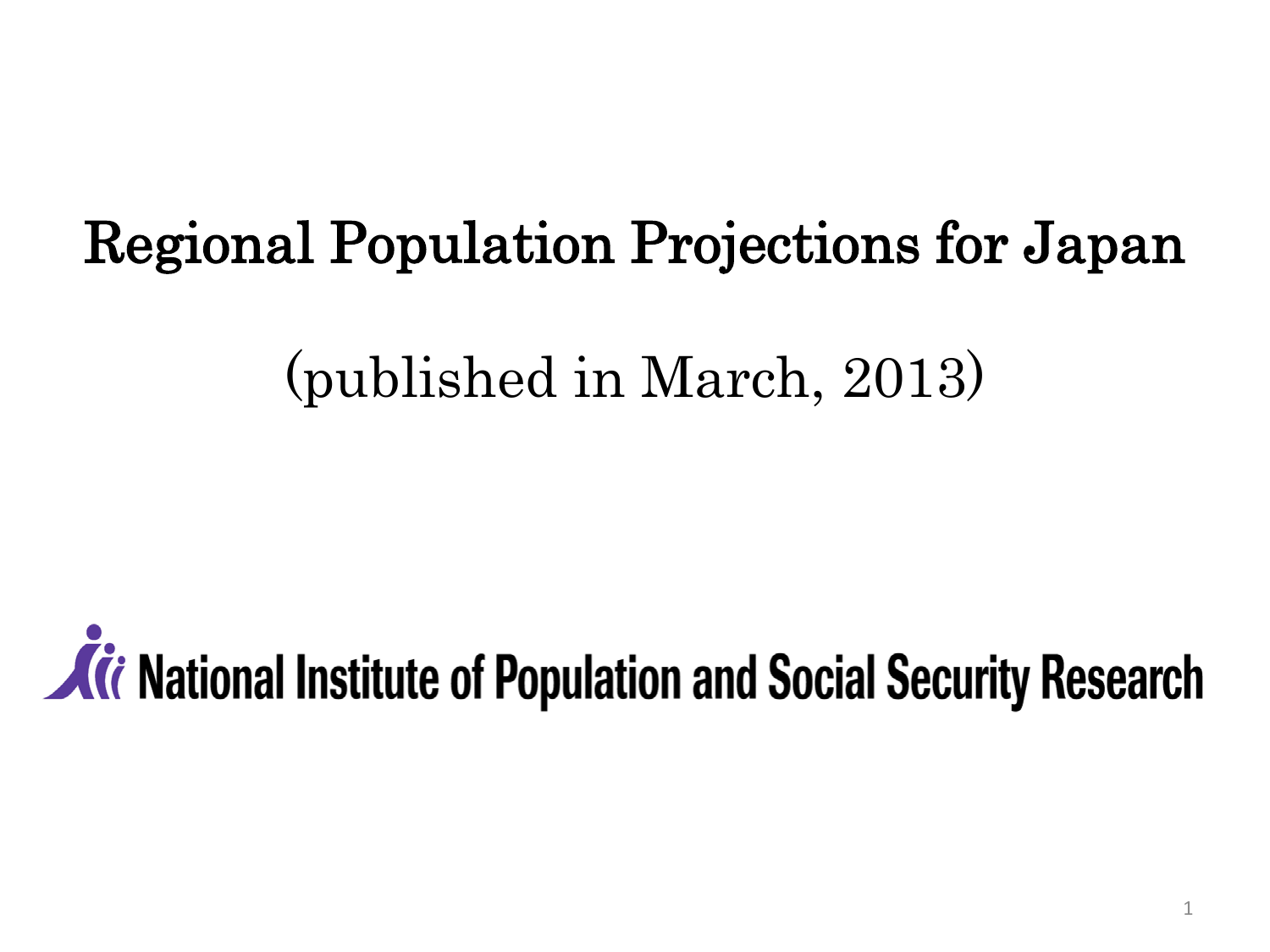# Framework

- Projection of total population (including foreigners living in Japan) by age, sex and region between 2010 and 2040.
- Regional populations for 1,799 municipalities (23 Tokyo special wards, 128 wards in 12 major cities, 764 cities, 715 towns and 169 villages) were projected.
- For Fukushima prefecture, projection by municipality was not conducted but only prefectural population was projected.
- The grand total is consistent with the medium fertility/mortality variant of population projection for whole Japan published in January, 2012.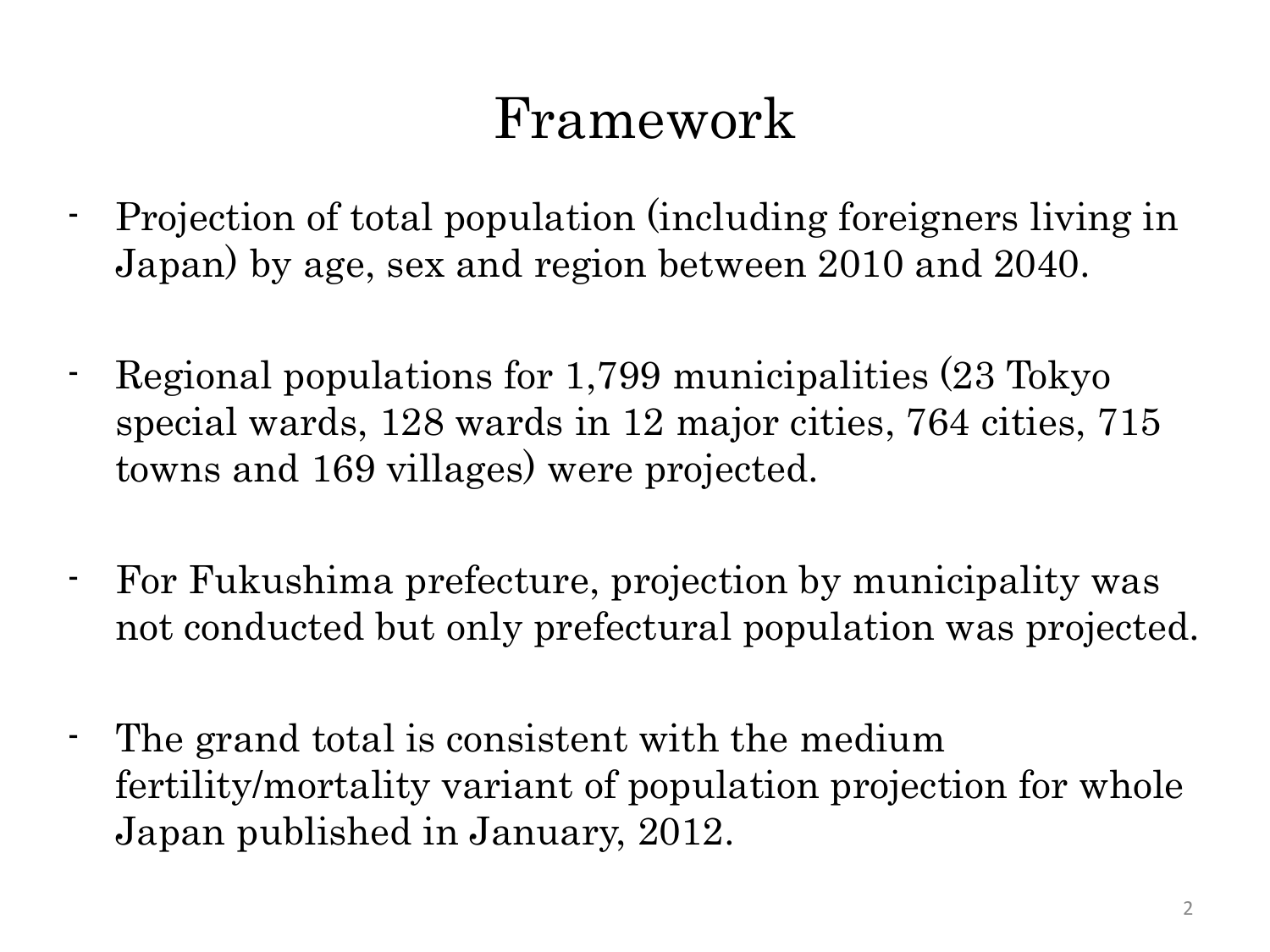# Total Population of Japan, 2010~2040 (medium fertility/mortality variant)

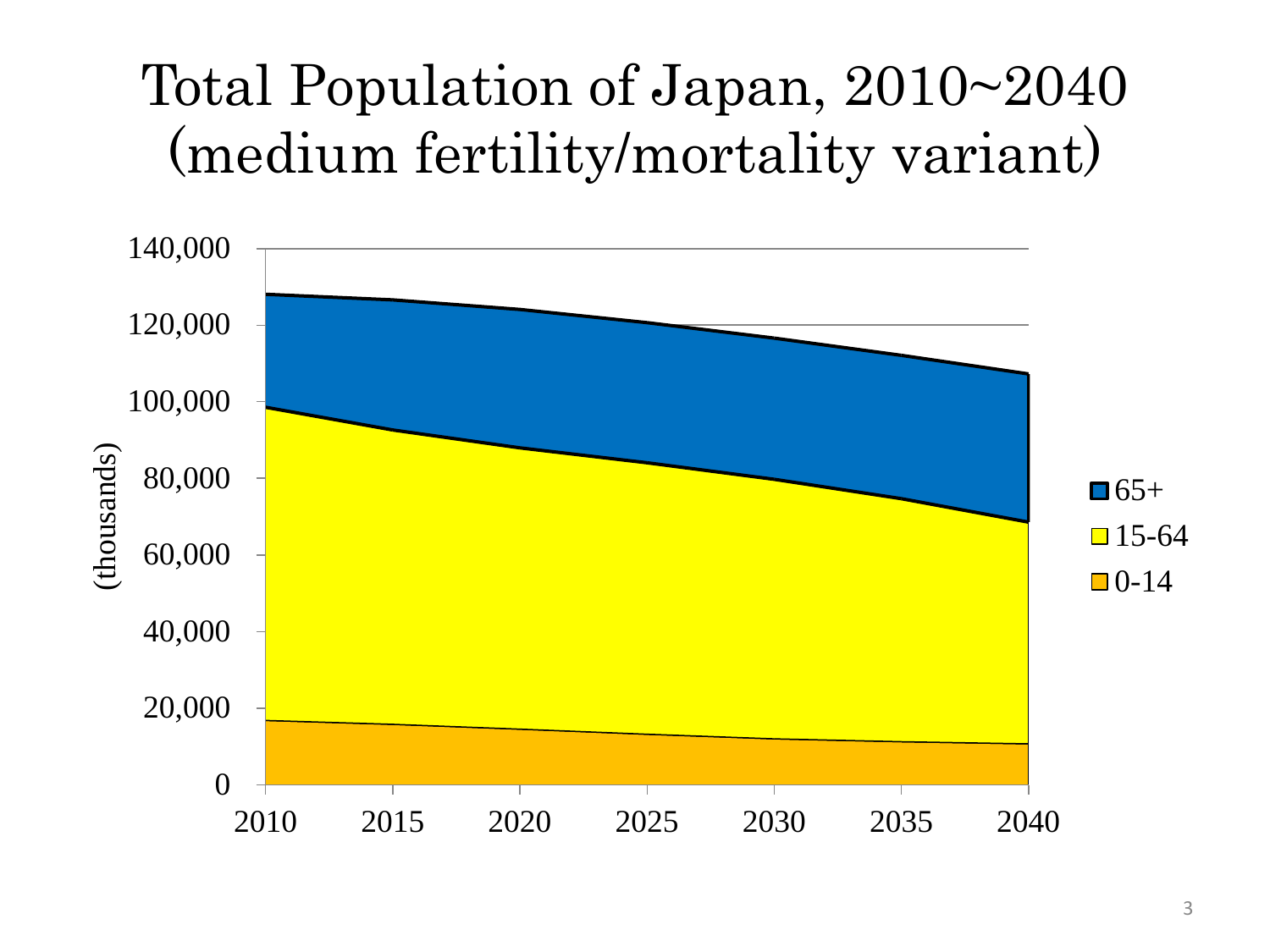# Population Changes in Japan, 2010~2040 (medium fertility/mortality variant)

|              | 2010            | 2025           | 2040            |
|--------------|-----------------|----------------|-----------------|
| <b>Total</b> | 128,057 (100.0) | 120,659(100.0) | 107,276 (100.0) |
| $0 - 14$     | 16,839(13.1)    | 13,240(11.0)   | 10,732(10.0)    |
| $15-64$      | 81,735 (63.8)   | 70,845 (58.7)  | 57,866 (53.9)   |
| $65+$        | 29,484 (23.0)   | 36,573 (30.3)  | 38,678 (36.1)   |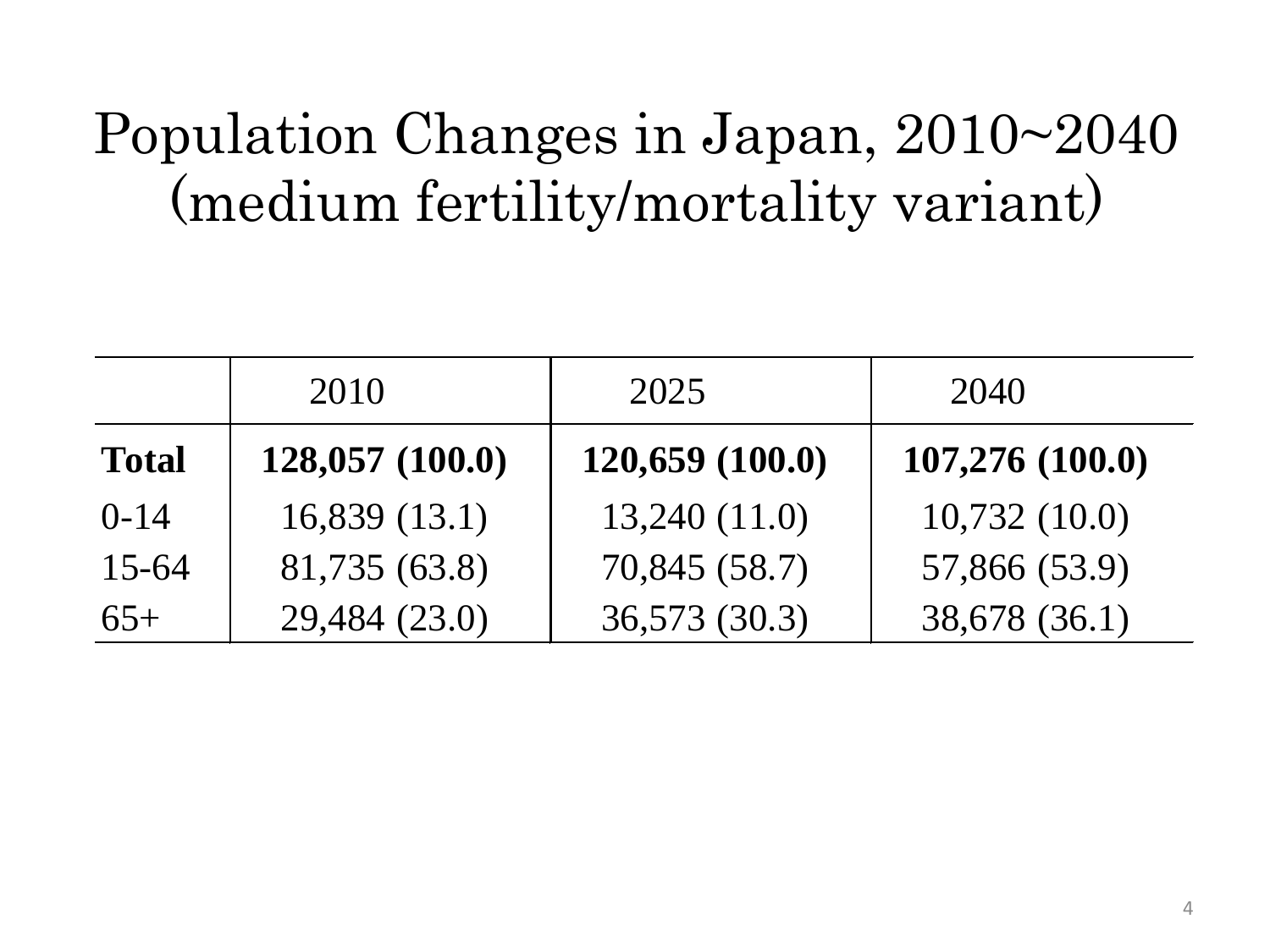# Projection Results by Prefecture

#### Total Population in 2010, 2025 and 2040

| Rank           | 2010               |         | 2025               |         | 2040               |         |
|----------------|--------------------|---------|--------------------|---------|--------------------|---------|
|                | <b>Whole Japan</b> | 128,057 | <b>Whole Japan</b> | 120,659 | <b>Whole Japan</b> | 107,276 |
|                | Tokyo              | 13,159  | <b>Tokyo</b>       | 13,179  | <b>Tokyo</b>       | 12,308  |
| $\overline{2}$ | Kanagawa           | 9,048   | Kanagawa           | 9,010   | Kanagawa           | 8,343   |
| 3              | Osaka              | 8,865   | Osaka              | 8,410   | Osaka              | 7,454   |
| $\overline{4}$ | Aichi              | 7,411   | Aichi              | 7,348   | Aichi              | 6,856   |
| 5              | Saitama            | 7,195   | Saitama            | 6,991   | Saitama            | 6,305   |
|                |                    |         |                    |         |                    |         |
| 43             | Fukui              | 806     | Fukui              | 731     | Fukui              | 633     |
| 44             | Tokushima          | 785     | Tokushima          | 686     | Tokushima          | 571     |
| 45             | Kochi              | 764     | Kochi              | 655     | Kochi              | 537     |
| 46             | Shimane            | 717     | Shimane            | 622     | Shimane            | 521     |
| 47             | <b>Tottori</b>     | 589     | Tottori            | 520     | Tottori            | 441     |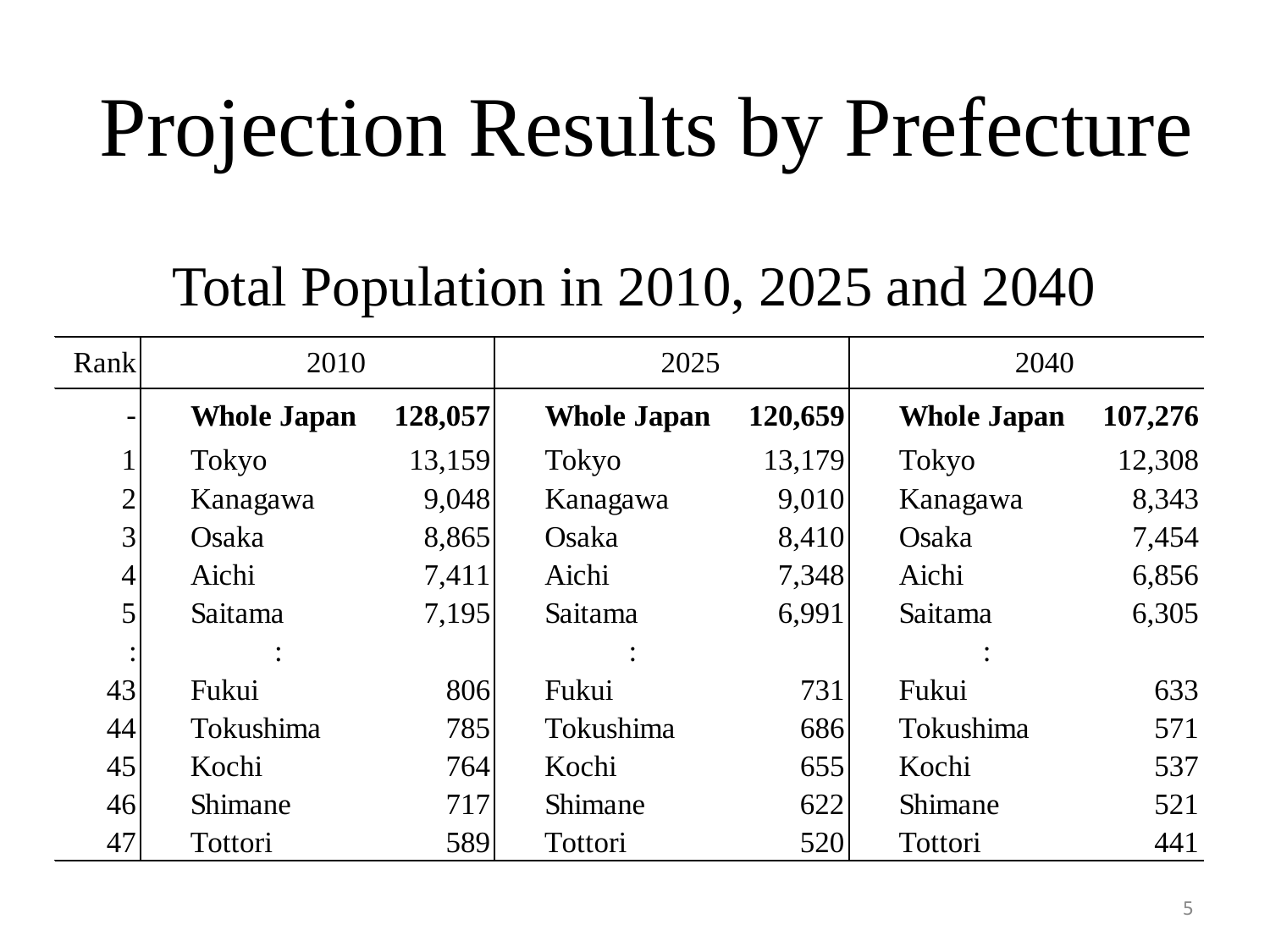# Number of Prefectures by Population Increase/Decrease

|          |      | 2010-15  | 2015-20 |                |        | 2020-25 2025-30 2030-35 |          | 2035-40  |
|----------|------|----------|---------|----------------|--------|-------------------------|----------|----------|
| Increase |      | 6        |         | $\overline{0}$ |        | $\theta$                | $\theta$ | $\theta$ |
| Decrease |      | 41       | 46      | 47             |        | 47                      | 47       | 47       |
|          | Rank | 2010-15  |         | 2015-20        |        | 2020-25                 |          |          |
|          | 1.   | Tokyo    | 1.4     | Okinawa        | 0.5    | Okinawa                 | $-0.2$   |          |
|          | 2.   | Okinawa  | 1.3     | Tokyo          | $-0.3$ | Tokyo                   | $-1.0$   |          |
|          | 3.   | Kanagawa | 1.1     | Kanagawa       | $-0.3$ | Shiga                   | $-1.1$   |          |
|          | 4.   | Aichi    | 0.8     | Shiga          | $-0.4$ | Kanagawa                | $-1.2$   |          |
|          | 5.   | Shiga    | 0.6     | Aichi          | $-0.4$ | Aichi                   | $-1.2$   |          |
|          | 6.   | Saitama  | 0.2     | Saitama        | $-1.0$ | Saitama                 | $-2.0$   |          |
|          | 7.   | Chiba    | $-0.4$  | Chiba          | $-1.1$ | Chiba                   | $-2.2$   |          |
|          | 8.   | Fukuoka  | $-0.5$  | Fukuoka        | $-1.5$ | Fukuoka                 | $-2.3$   |          |
|          | 9.   | Osaka    | $-0.6$  | Miyagi         | $-1.6$ | Miyagi                  | $-2.6$   |          |
|          | 10.  | Kyoto    | $-0.8$  | Osaka          | $-1.8$ | Kyoto                   | $-2.6$   |          |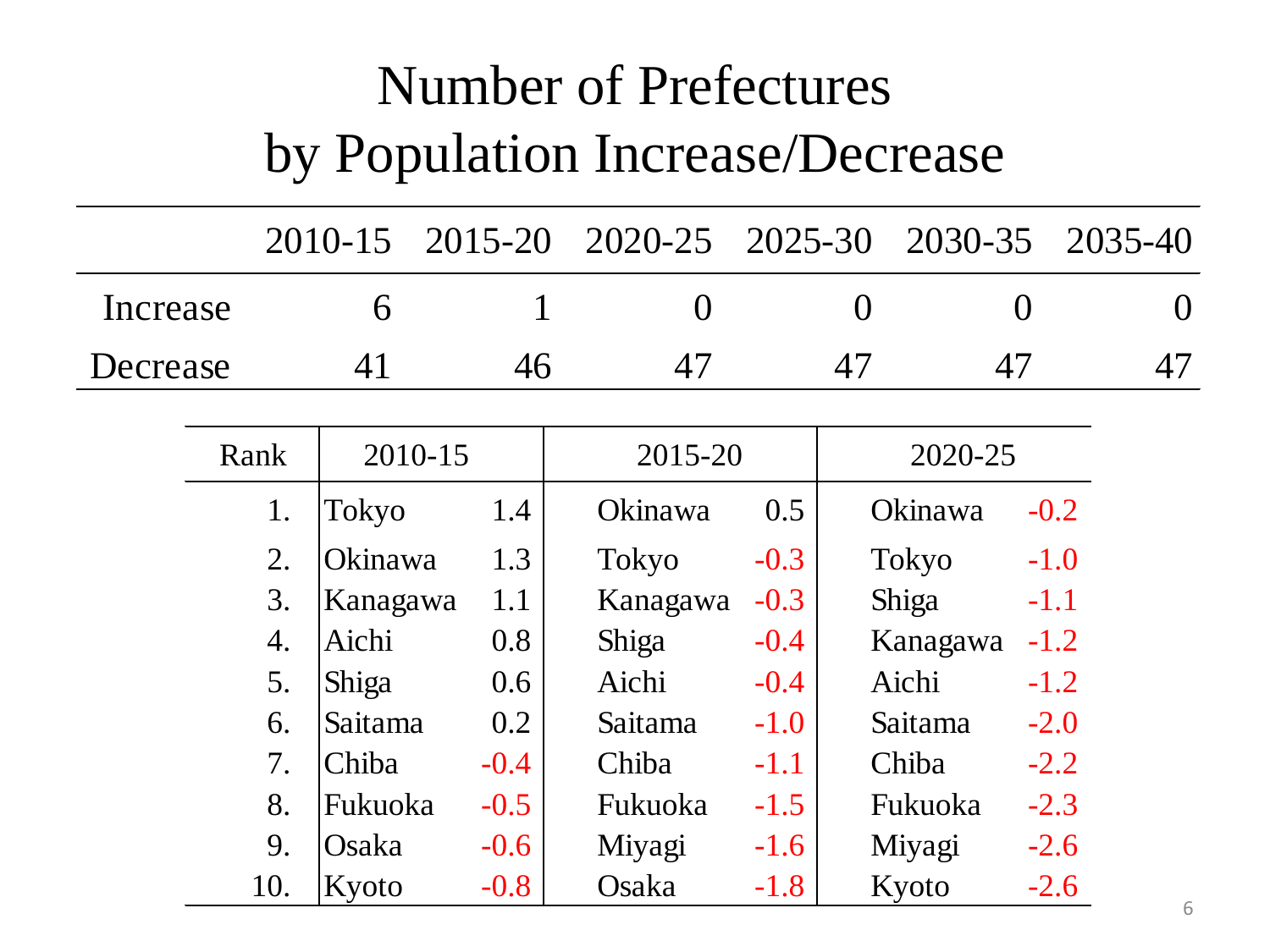# Regional Pattern of Population Aging

(1) Increase in absolute number of elderly population

(2) Increase in proportion of elderly population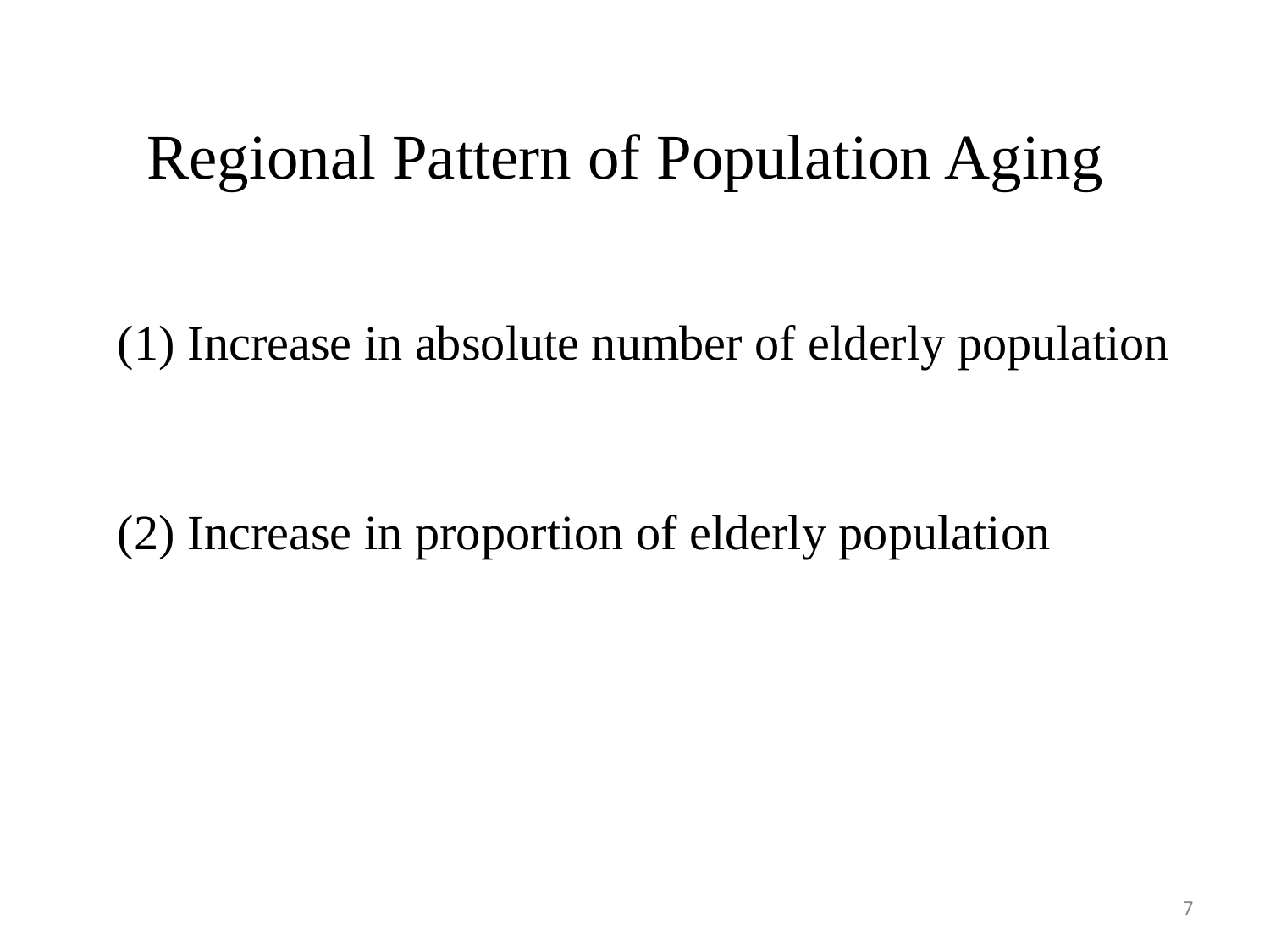# Index of Elderly Population Aged 65+ in 2025 and 2040 (2010=100)

| Rank           | 2025               |       | 2040               |       |
|----------------|--------------------|-------|--------------------|-------|
|                | <b>Whole Japan</b> | 124.0 | <b>Whole Japan</b> | 131.2 |
|                | Okinawa            | 145.7 | Okinawa            | 171.3 |
| $\overline{2}$ | Saitama            | 134.8 | Kanagawa           | 159.5 |
| 3              | Chiba              | 134.2 | Tokyo              | 153.7 |
| $\overline{4}$ | Kanagawa           | 133.8 | Saitama            | 149.7 |
| 5              | Shiga              | 131.8 | Aichi              | 147.4 |
|                |                    |       |                    |       |
| 43             | Yamaguchi          | 111.2 | Yamagata           | 101.8 |
| 44             | Wakayama           | 110.5 | Yamaguchi          | 100.8 |
| 45             | Akita              | 109.8 | Kochi              | 99.7  |
| 46             | Kochi              | 109.6 | Shimane            | 97.6  |
| 47             | Shimane            | 108.4 | Akita              | 95.5  |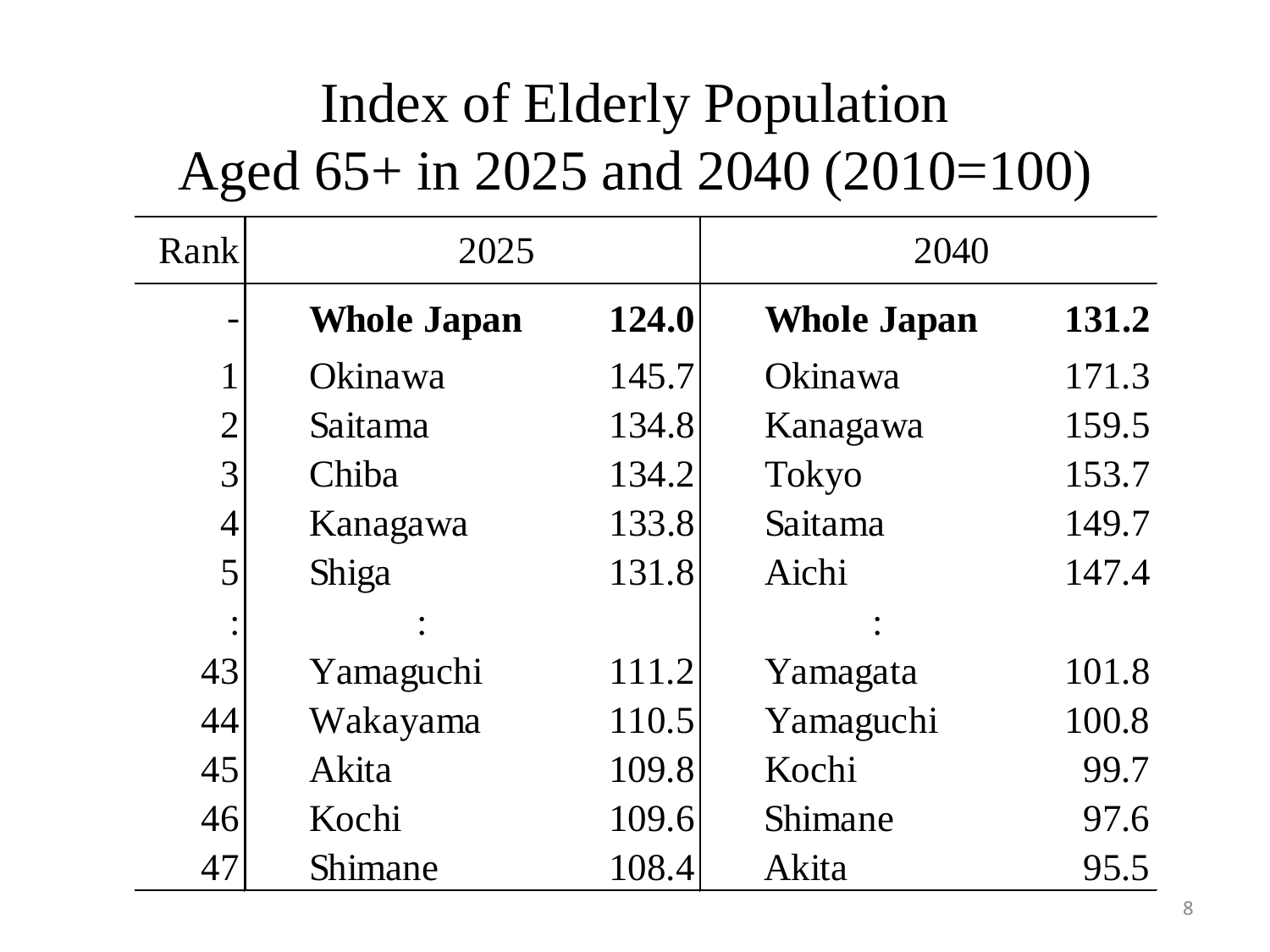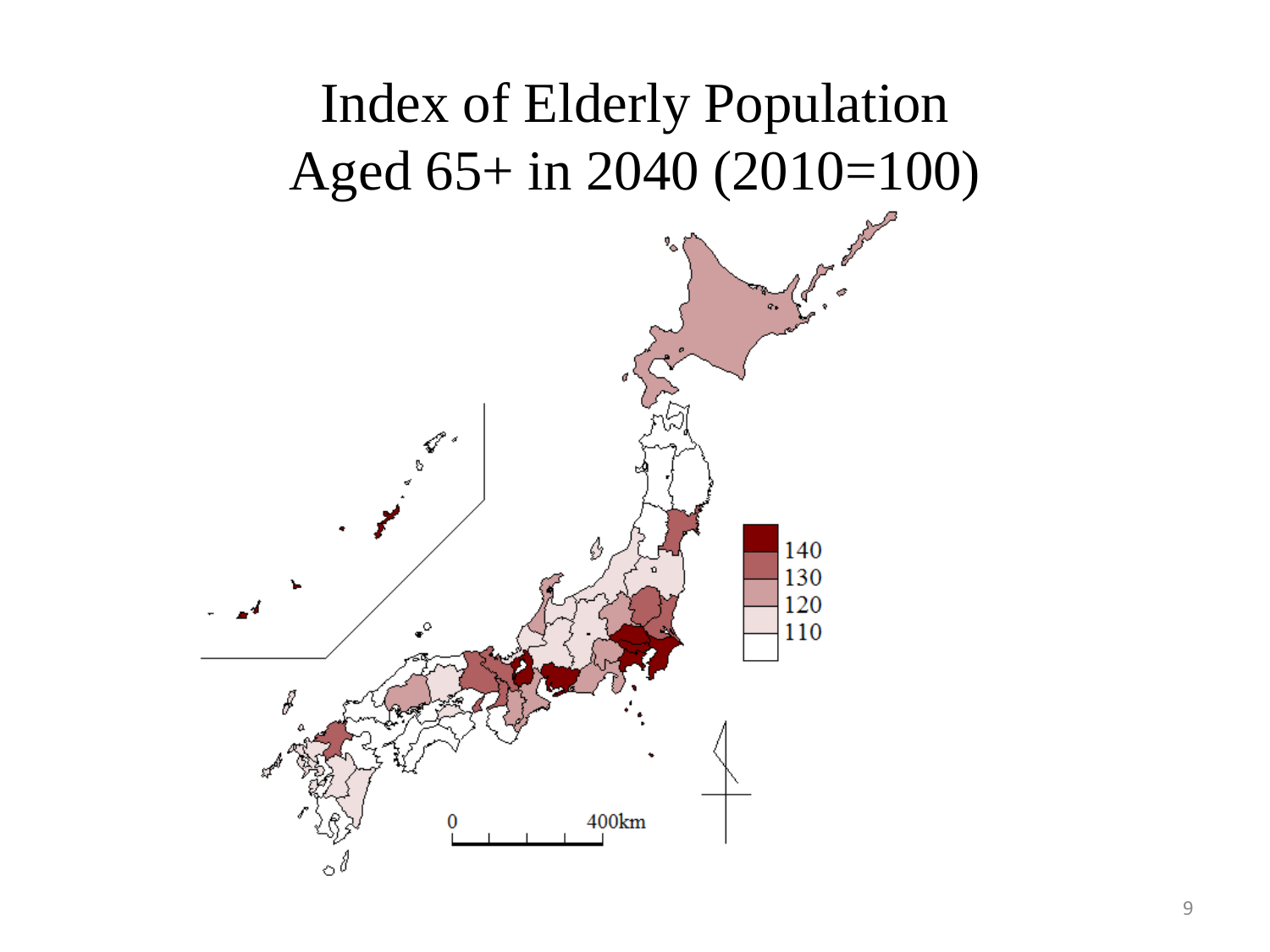# Proportion of Elderly Aged 65+ in 2010, 2025 and 2040

| Rank           | 2010               |      | 2025               |      | 2040               |      |
|----------------|--------------------|------|--------------------|------|--------------------|------|
|                | <b>Whole Japan</b> | 23.0 | <b>Whole Japan</b> | 30.3 | <b>Whole Japan</b> | 36.1 |
| 1              | Akita              | 29.6 | Akita              | 39.5 | Akita              | 43.8 |
| $\overline{2}$ | Shimane            | 29.1 | Kochi              | 36.9 | Aomori             | 41.5 |
| 3              | Kochi              | 28.8 | Shimane            | 36.4 | Kochi              | 40.9 |
| 4              | Yamaguchi          | 28.0 | Tokushima          | 35.8 | Hokkaido           | 40.7 |
| 5              | Yamagata           | 27.6 | Aomori             | 35.8 | Tokushima          | 40.2 |
|                |                    |      |                    |      |                    |      |
| 43             | Saitama            | 20.4 | Shiga              | 27.5 | Okayama            | 34.8 |
| 44             | Tokyo              | 20.4 | Kanagawa           | 27.2 | <b>Tokyo</b>       | 33.5 |
| 45             | Aichi              | 20.3 | Aichi              | 26.4 | Shiga              | 32.8 |
| 46             | Kanagawa           | 20.2 | Tokyo              | 25.2 | Aichi              | 32.4 |
| 47             | Okinawa            | 17.4 | Okinawa            | 25.0 | Okinawa            | 30.3 |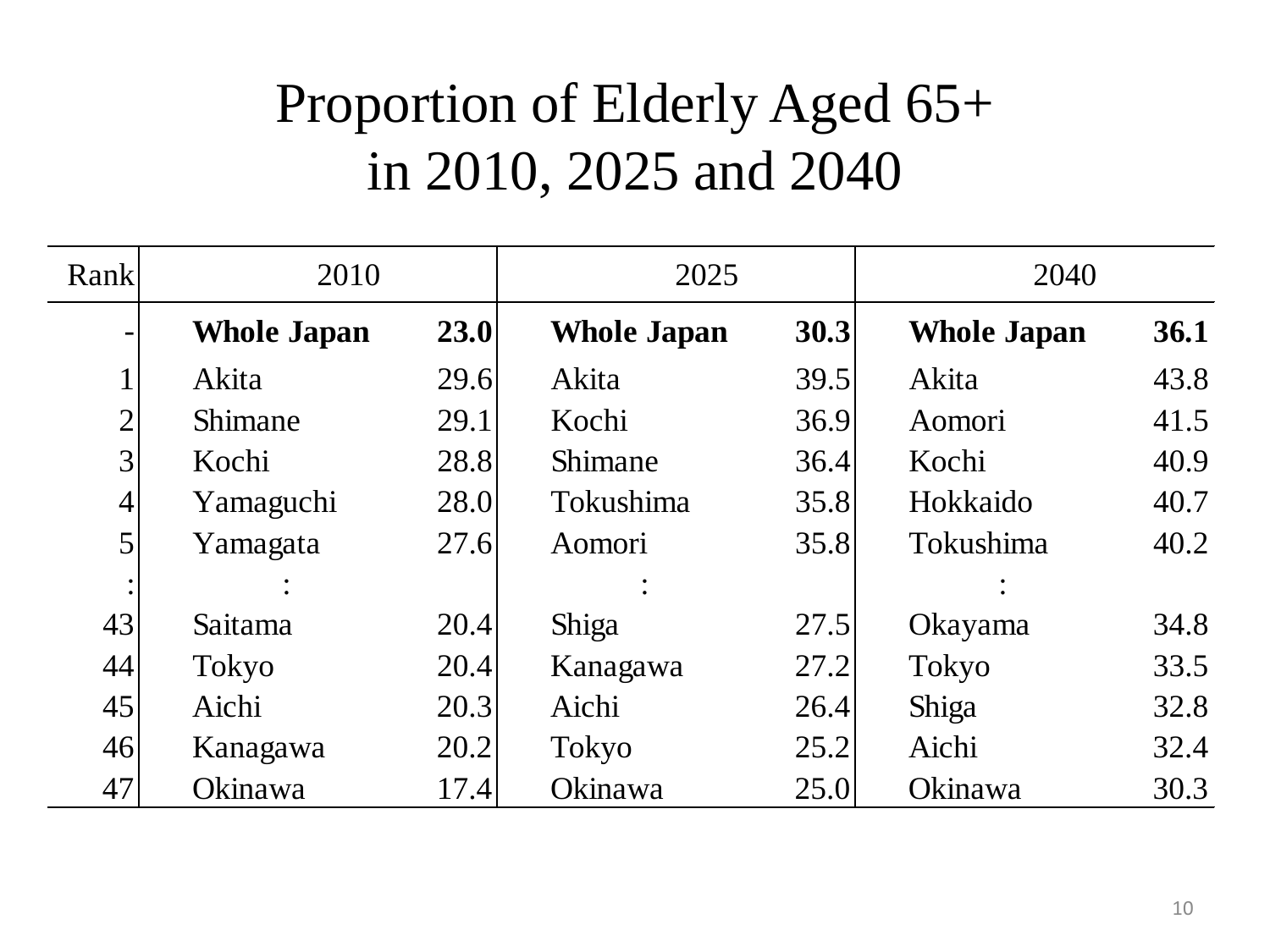#### Proportion of Elderly Aged 65+ in 2040 (%)

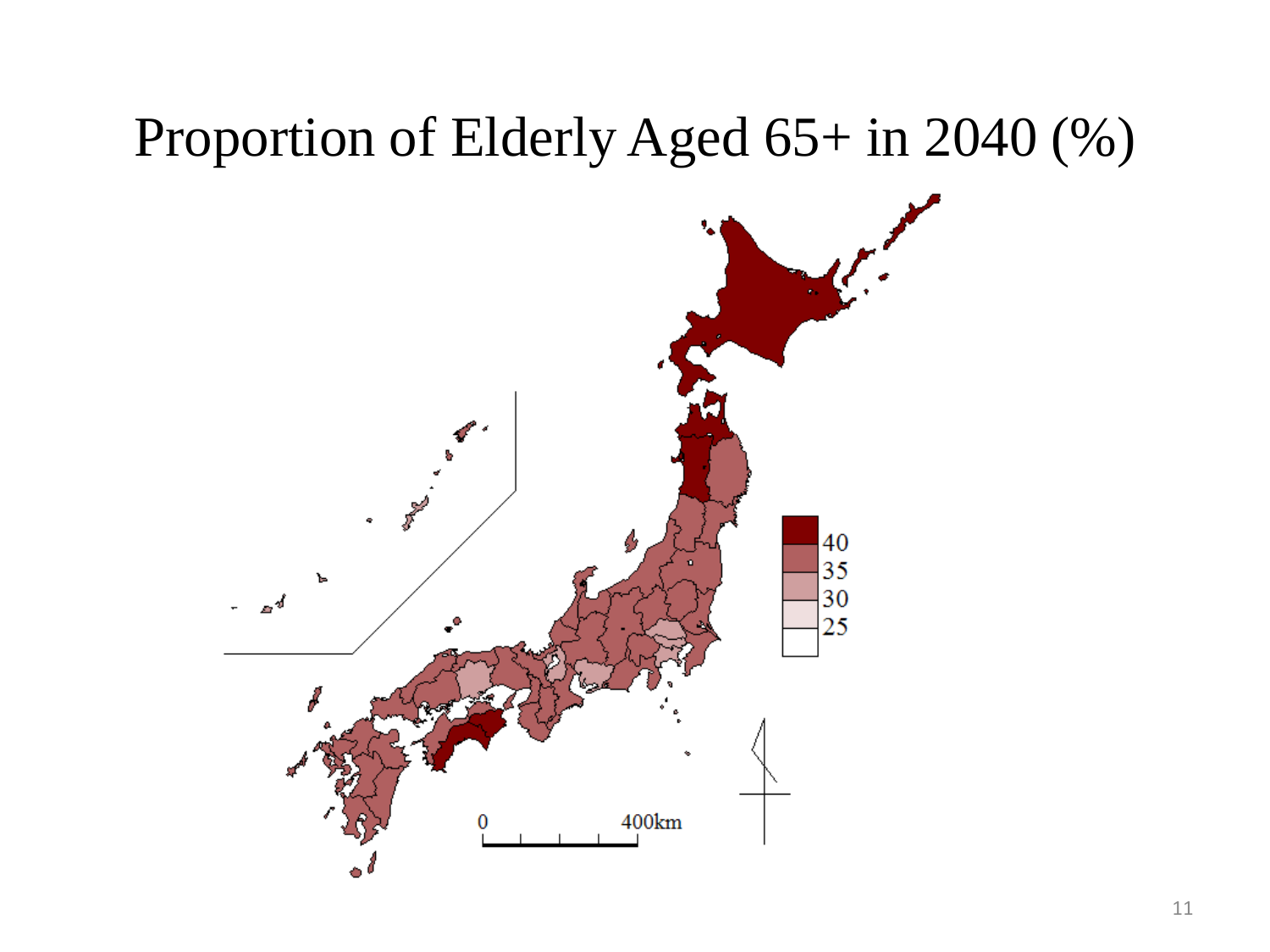#### Regional Pattern of Population Aging: Summary

|                               | Metropolitan Area Rural Area |      |
|-------------------------------|------------------------------|------|
| Increase in Absolute Number   | Rapid                        | Slow |
| of Elderly in $2010-40$       |                              |      |
| Proportion of Elderly in 2040 | Low                          | High |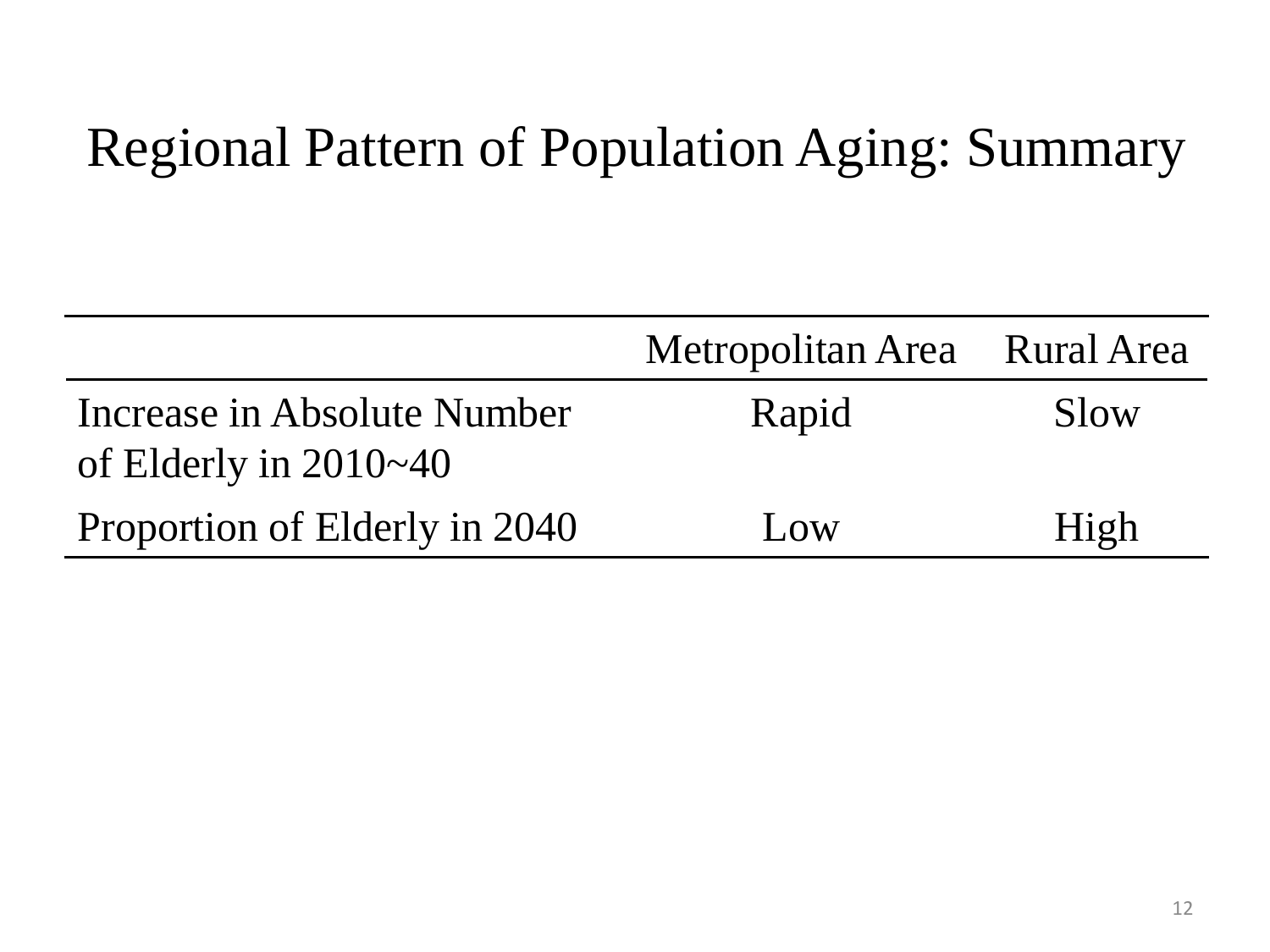# Relationship between Changes in Absolute Number and Proportion of Elderly Aged 65+

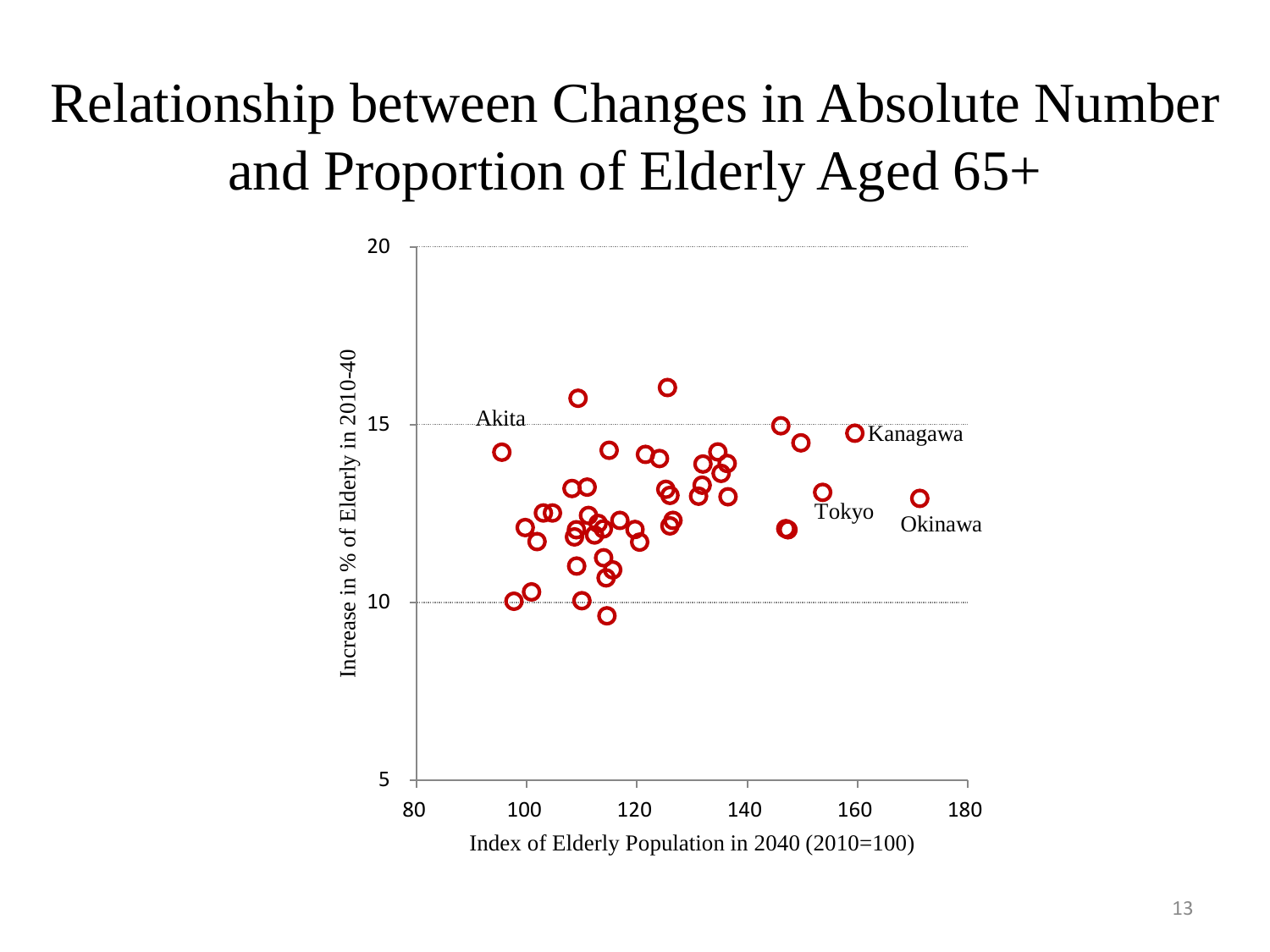### Regional Pattern in Proportion of Elderly Aged 65+ in 2010 and 2040

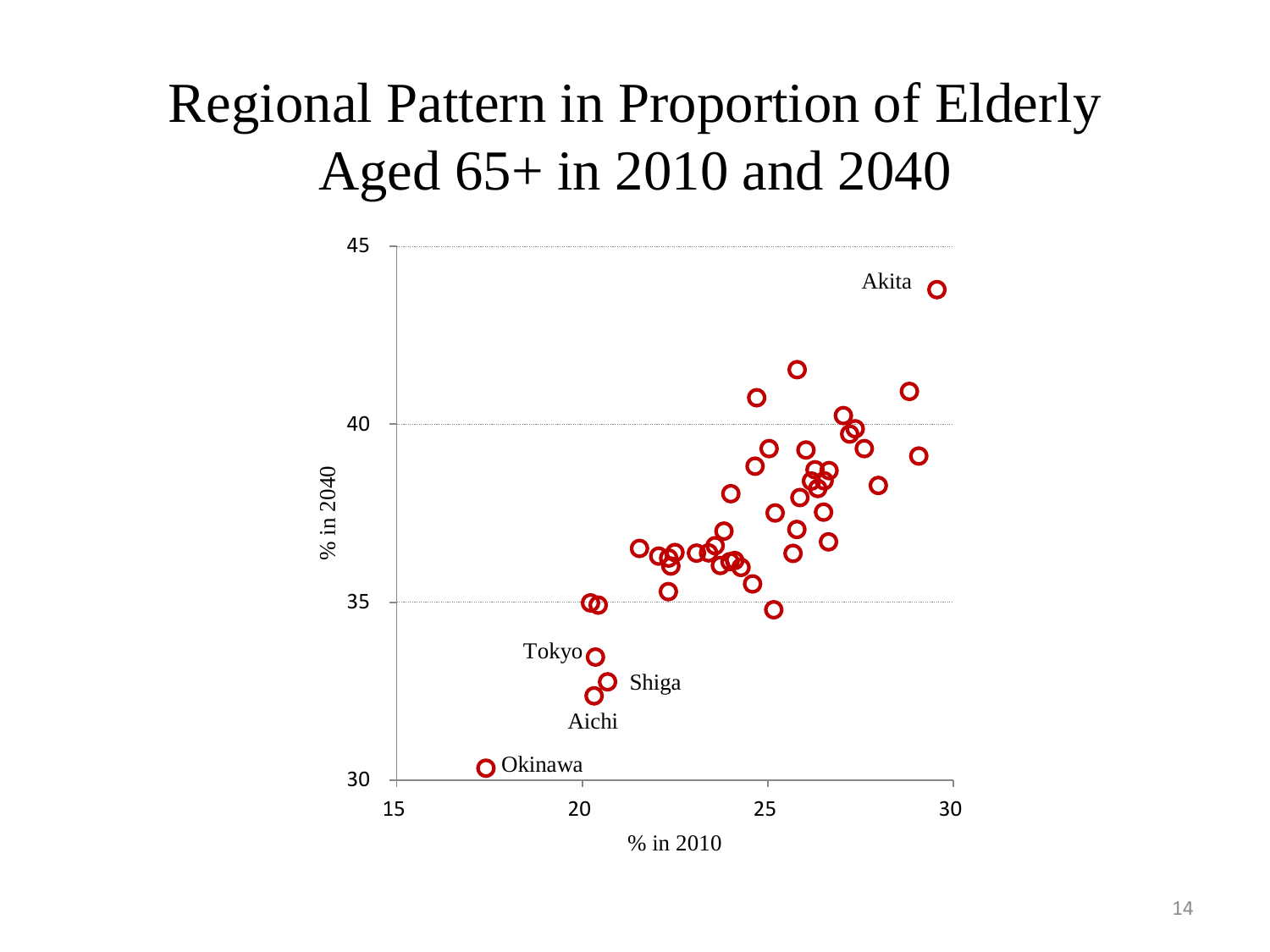# Index of Elderly Population Aged 75+ in 2025 and 2040 (2010=100)

| Rank           | 2025               |       | 2040               |       |
|----------------|--------------------|-------|--------------------|-------|
|                | <b>Whole Japan</b> | 153.5 | <b>Whole Japan</b> | 156.6 |
|                | Saitama            | 199.7 | Saitama            | 203.3 |
| $\overline{2}$ | Chiba              | 192.3 | Kanagawa           | 200.7 |
| 3              | Kanagawa           | 187.2 | Okinawa            | 198.0 |
| 4              | Osaka              | 181.3 | Chiba              | 194.7 |
| 5              | Aichi              | 176.7 | Aichi              | 182.3 |
|                |                    |       |                    |       |
| 43             | Iwate              | 121.4 | Yamaguchi          | 118.1 |
| 44             | Akita              | 117.2 | Yamagata           | 116.0 |
| 45             | Kagoshima          | 116.1 | Akita              | 113.6 |
| 46             | Shimane            | 114.8 | Kochi              | 113.3 |
| 47             | Yamagata           | 114.5 | Shimane            | 107.8 |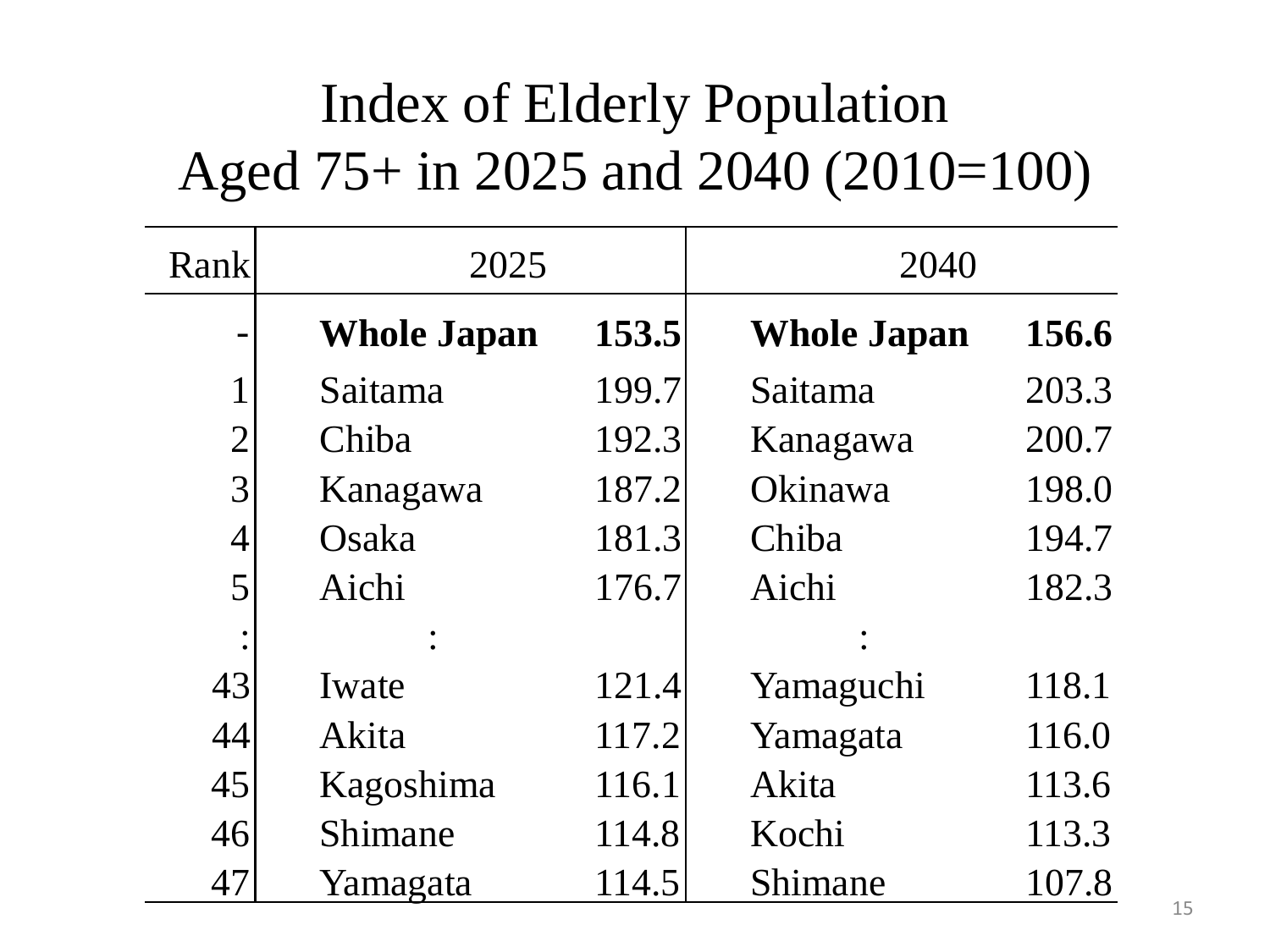## Index of Elderly Population Aged 75+ in 2040 (2010=100)

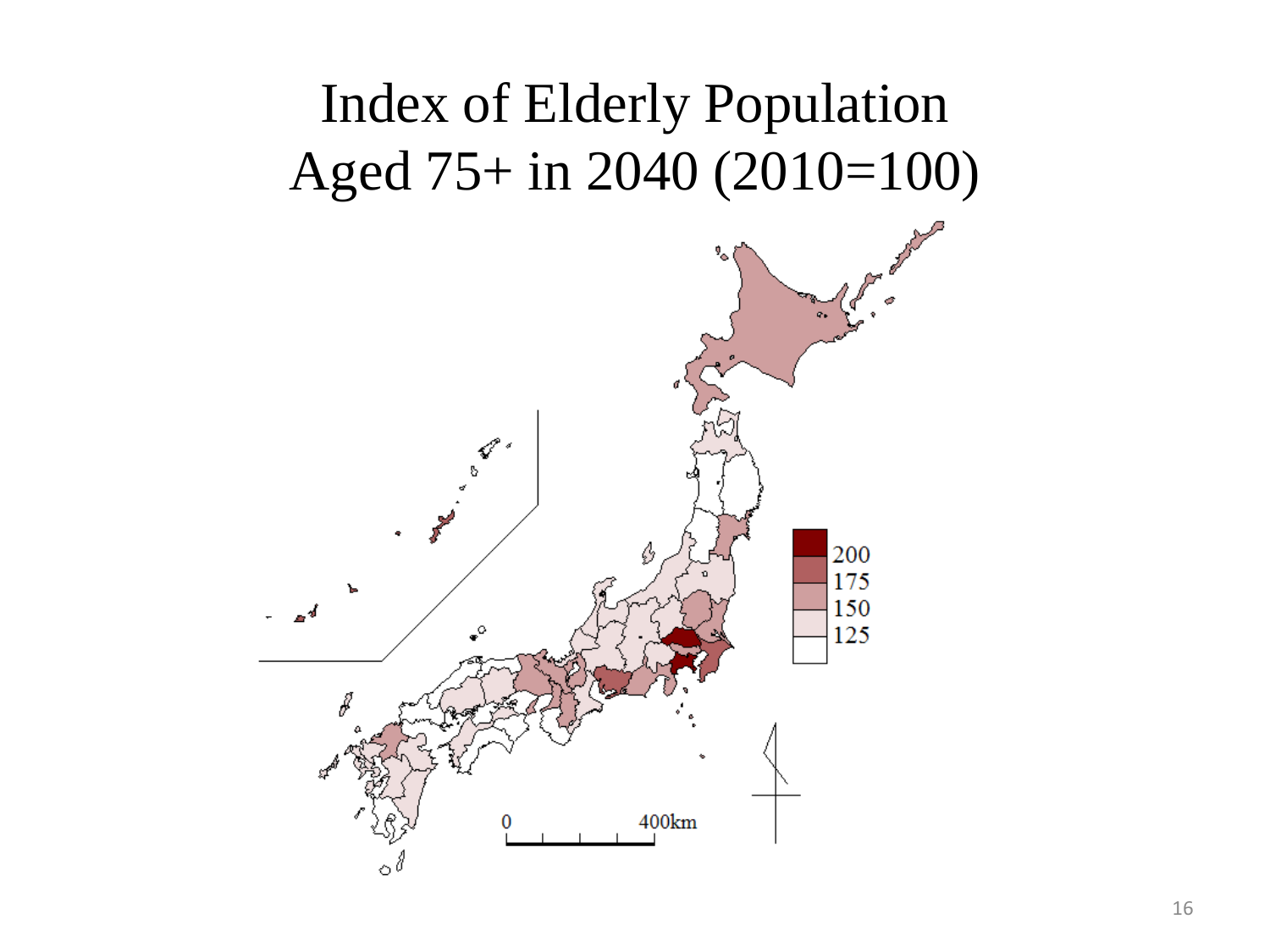# Proportion of Elderly Aged 75+ in 2010, 2025 and 2040

| Rank           | 2010               |      | 2025               |      | 2040               |      |
|----------------|--------------------|------|--------------------|------|--------------------|------|
|                | <b>Whole Japan</b> | 11.1 | <b>Whole Japan</b> | 18.1 | <b>Whole Japan</b> | 20.7 |
|                | Shimane            | 16.6 | Akita              | 23.0 | Akita              | 28.4 |
| $\overline{2}$ | Akita              | 16.1 | Kochi              | 22.7 | Aomori             | 25.8 |
| 3 <sub>1</sub> | Kochi              | 15.9 | Shimane            | 22.1 | Kochi              | 25.7 |
| $\overline{4}$ | Yamagata           | 15.5 | Yamaguchi          | 21.8 | Yamagata           | 25.1 |
| 5              | Kagoshima          | 14.9 | Tokushima          | 21.3 | Hokkaido           | 25.1 |
|                |                    |      |                    |      |                    |      |
| 43             | Chiba              | 9.1  | Kanagawa           | 16.5 | Saitama            | 19.0 |
| 44             | Aichi              | 8.9  | Shiga              | 16.0 | Shiga              | 18.5 |
| 45             | Kanagawa           | 8.8  | Aichi              | 15.9 | Aichi              | 17.6 |
| 46             | Okinawa            | 8.7  | Tokyo              | 15.0 | Okinawa            | 17.5 |
| 47             | Saitama            | 8.2  | Okinawa            | 12.8 | Tokyo              | 17.4 |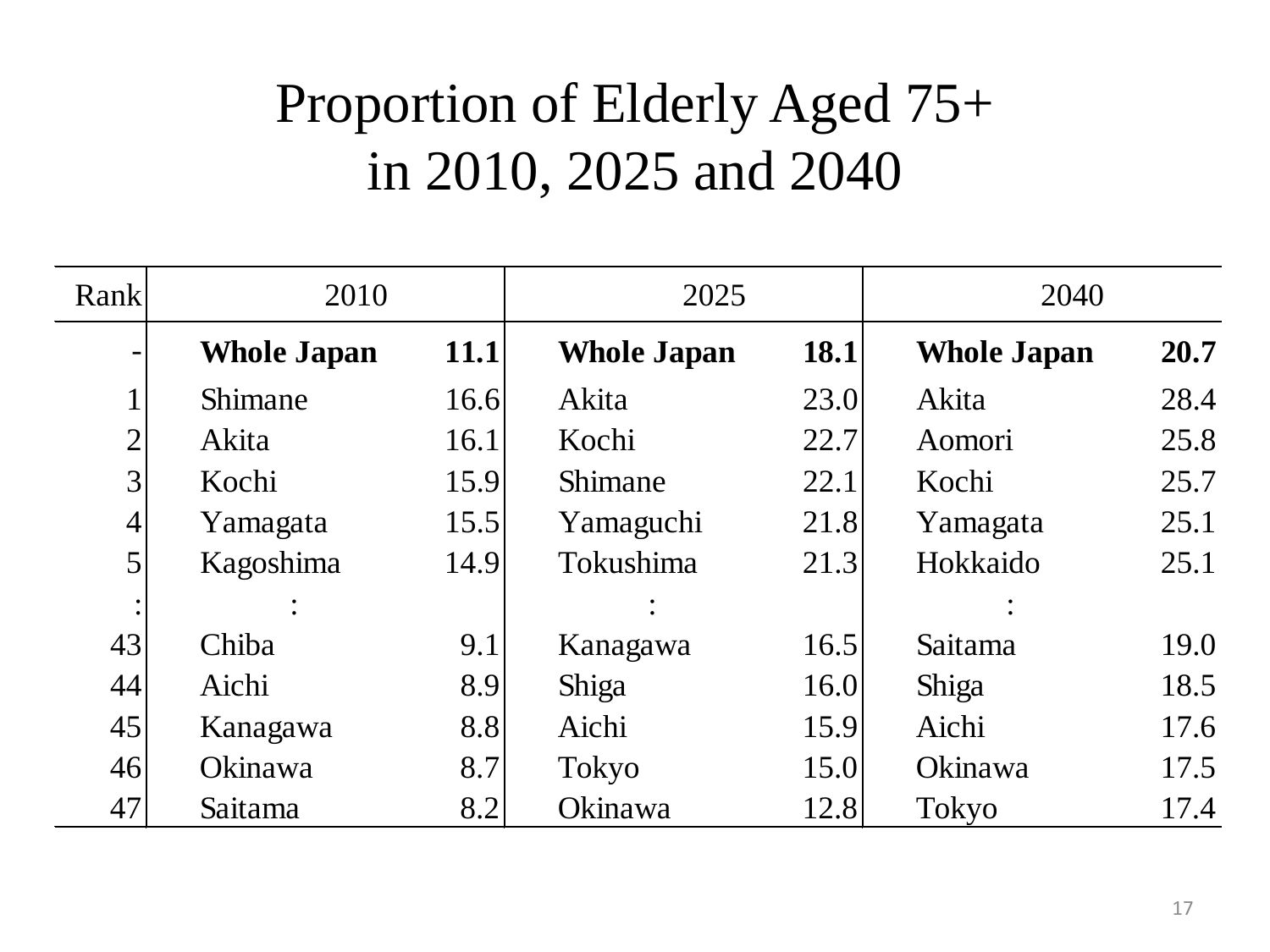#### Proportion of Elderly Aged 75+ in 2040 (%)

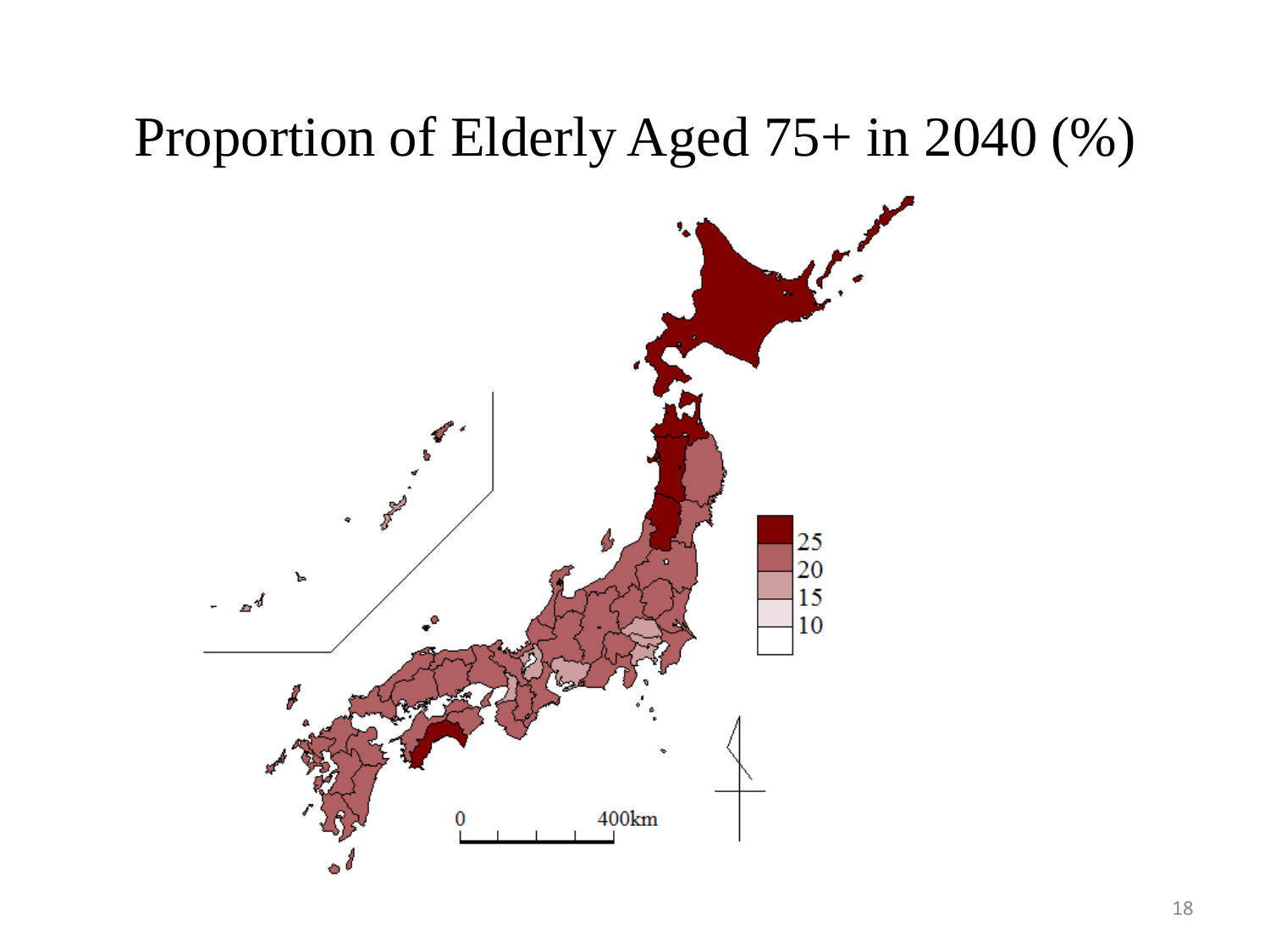# Projection Results by Municipality

## Number of Municipalities

| <b>Special Wards</b>         | 23    | <b>Special Wards</b>   | 23    |
|------------------------------|-------|------------------------|-------|
| <b>Wards in Major Cities</b> | 128   | <b>Major Cities</b>    | 12    |
| <b>Ordinary Cities</b>       | 764   | <b>Ordinary Cities</b> | 764   |
| Towns                        | 715   | Towns                  | 715   |
| Villages                     | 169   | <b>Villages</b>        | 169   |
| Total                        | 1,799 | Total                  | 1,683 |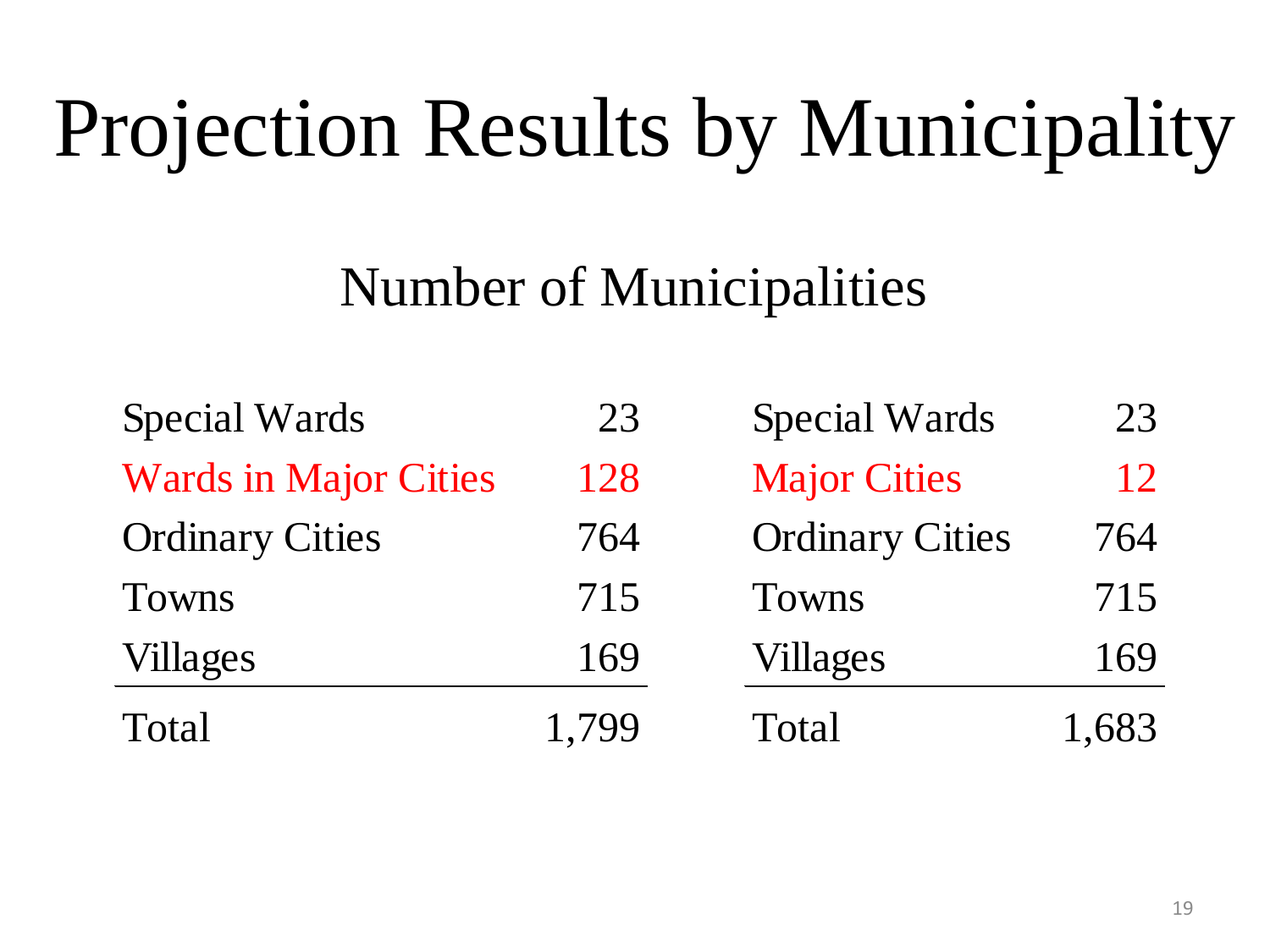## Index of Total Population in 2040 (2010=100)

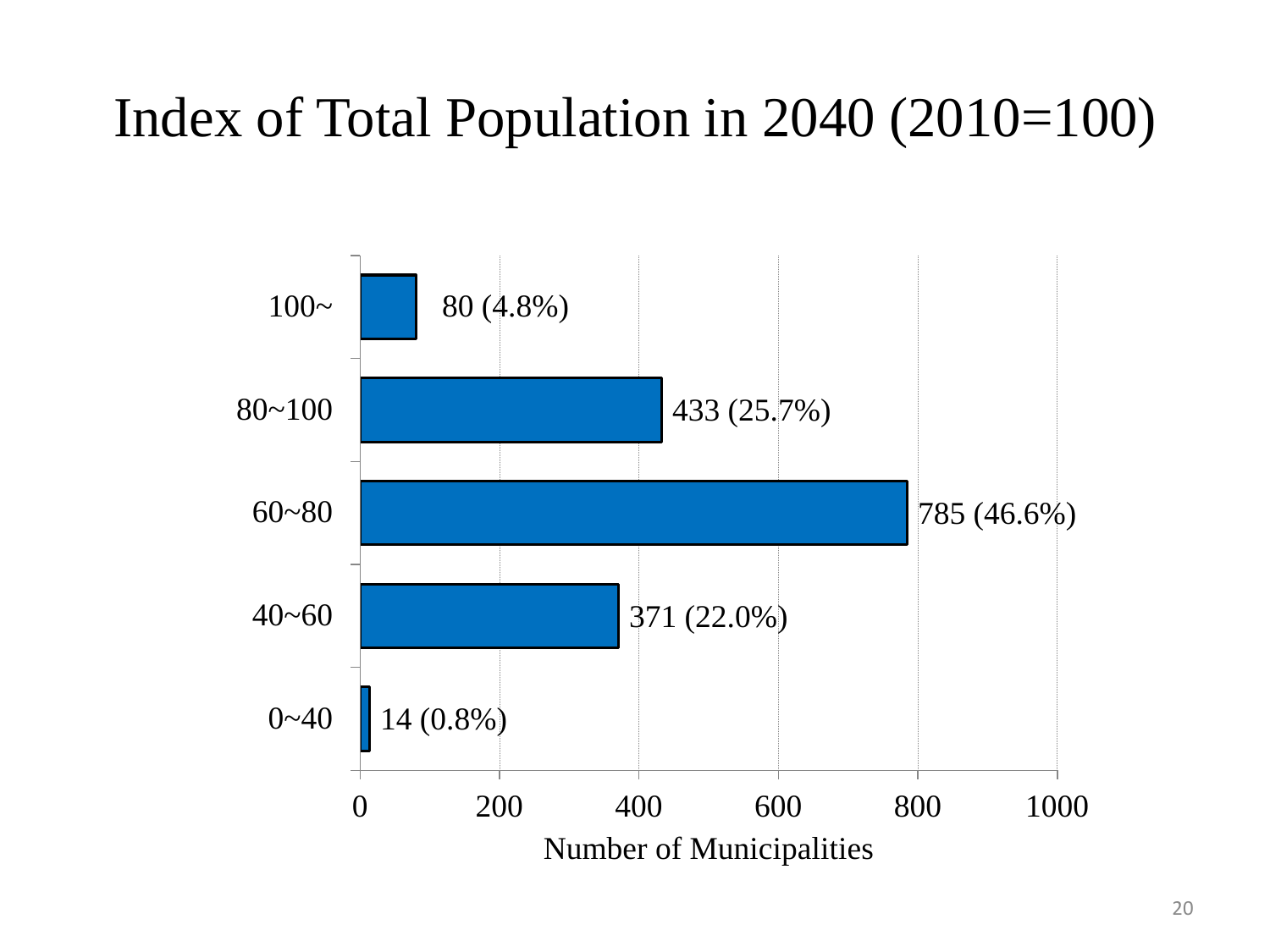### Index of Elderly Population Aged 65+ in 2040 (2010=100)

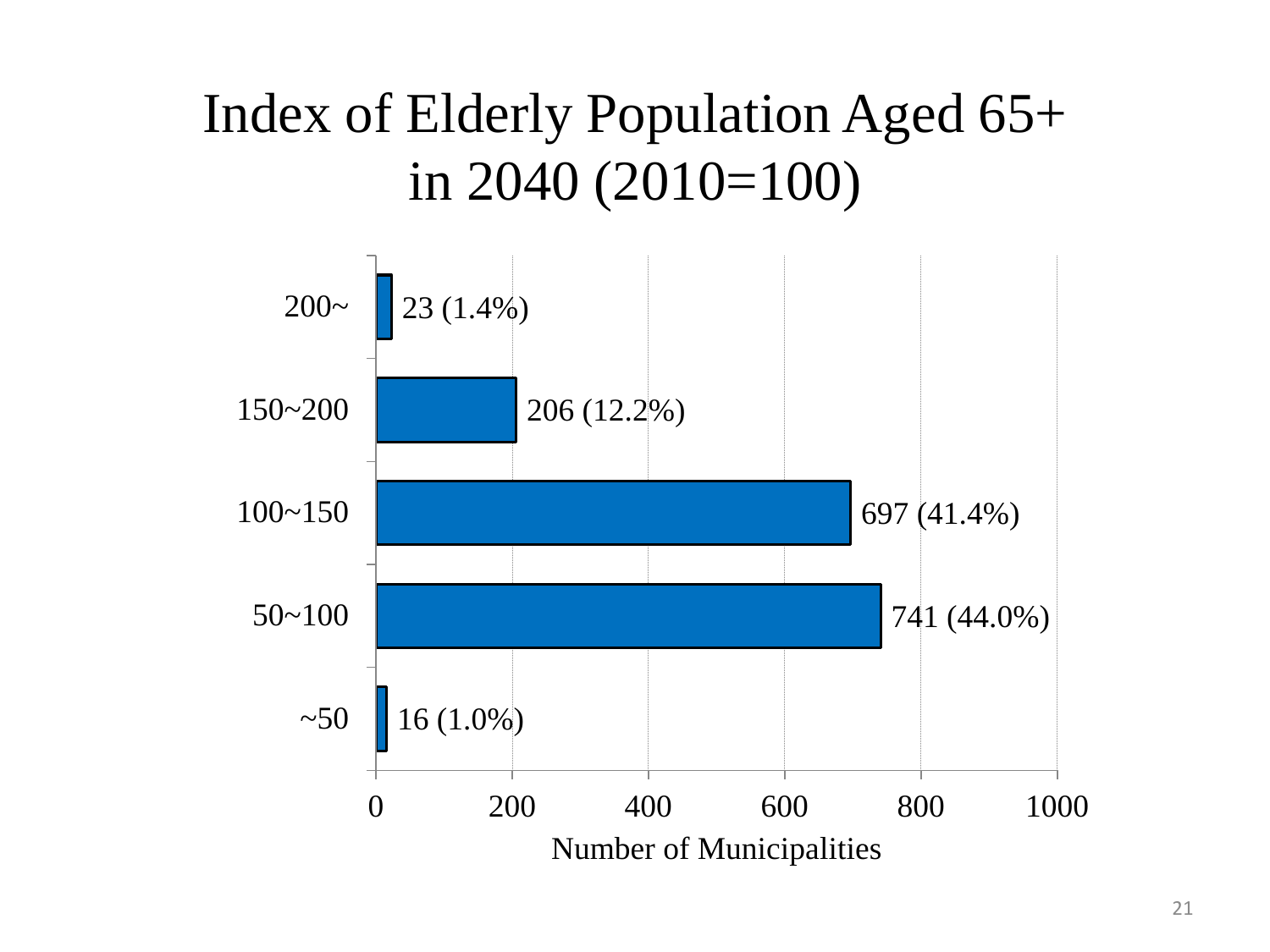### Index of Elderly Population Aged 75+ in 2040 (2010=100)

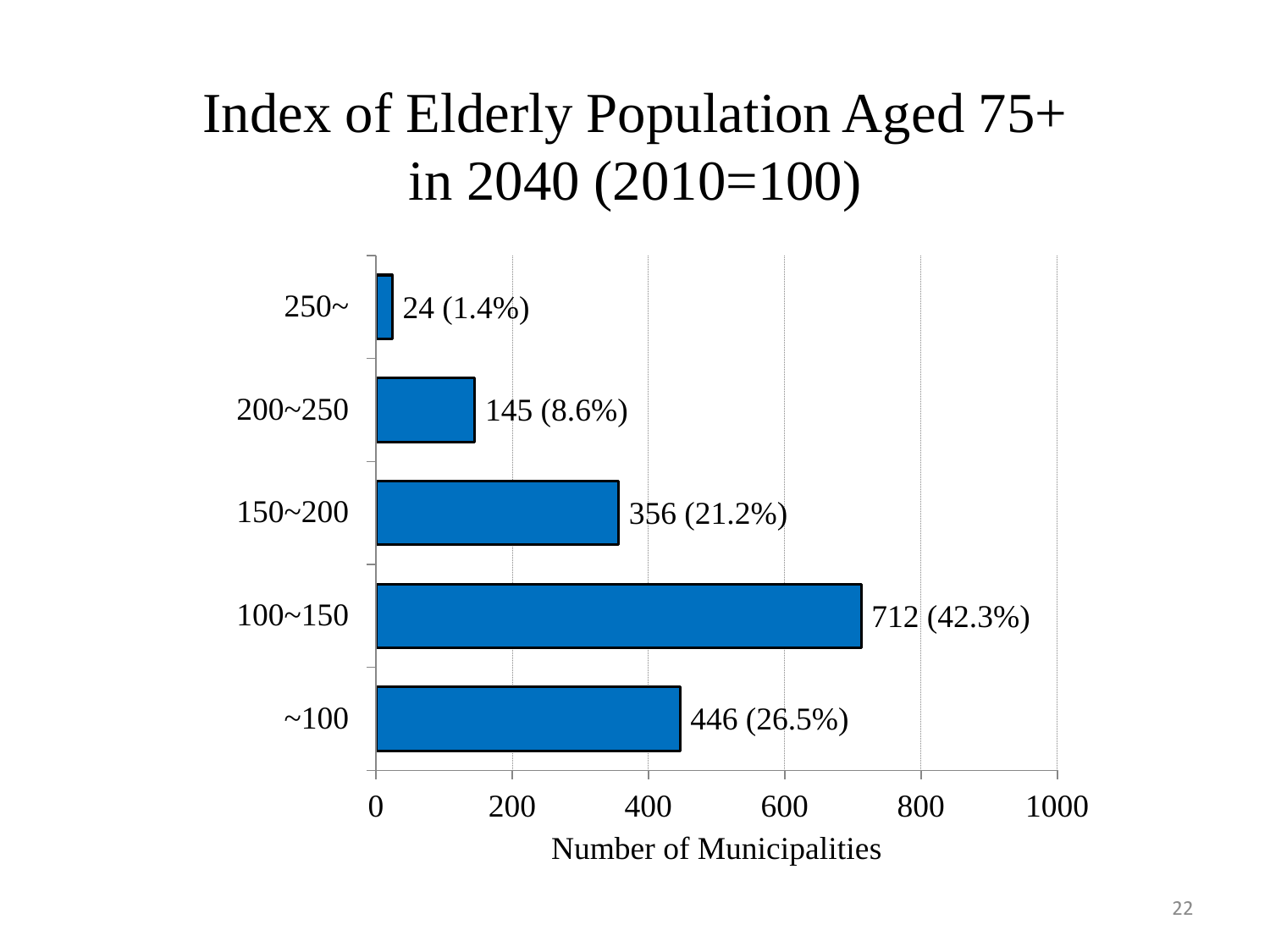## Change in Proportion of Elderly Aged 65+ between 2010 and 2040